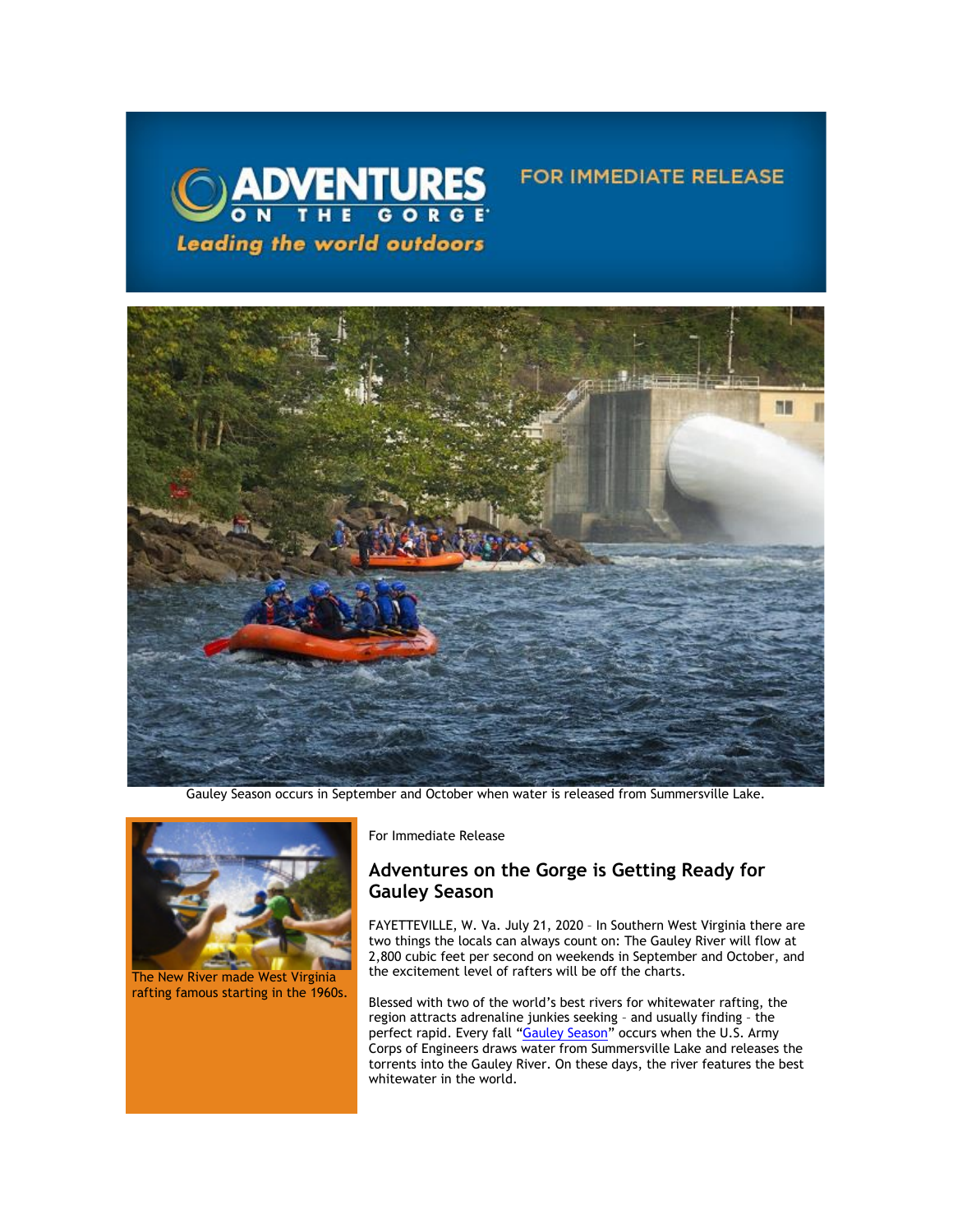

The Gauley Overnight features two days of rafting and a night of riverside camping.

"Right now, predictability is a precious commodity," said Roger Wilson, chief executive officer of **Adventures on the Gorge** (AOTG), the state's largest outfitter and adventure resort. "Our guides and customers alike are finding comfort as they escape to the river."

Gauley rafting is broken down into two sections – the Upper and Lower. The Upper Gauley starts just below Summersville Dam and drops more than 335 feet in fewer than 13 miles, creating the most intense whitewater on the river and one of the most challenging whitewater experiences in the world. The 12-mile Lower Gauley is slightly less intense, but still extremely challenging, with 70 rapids including Class Vs with ominous names like "Heaven's Gate" and "Pure Screaming Hell."

In addition to a straightforward trip on either the Upper or Lower Gauley, Adventures on the Gorge offers several options for rafting during Gauley Season:

**Th[e Gauley River Marathon.](https://click.icptrack.com/icp/relay.php?r=13440961&msgid=457778&act=3SPQ&c=1378153&destination=https%3A%2F%2Fadventuresonthegorge.com%2Fadventures%2Fwhitewater-rafting%2Fgauley-river-marathon%2F&cf=13608&v=4161f57f58d36a1305f79c4320d04c988ef1abb55b43388fd843b9cc88367393)**Comprised of both the Upper and Lower portions in one day, this trip translates roughly to the length of a runner's marathon.

**Th[e Reverse 2-day.](https://click.icptrack.com/icp/relay.php?r=13440961&msgid=457778&act=3SPQ&c=1378153&destination=https%3A%2F%2Fadventuresonthegorge.com%2Fadventures%2Fwhitewater-rafting%2Fgauley-river-reverse-2-day%2F&cf=13608&v=bcfd33e0bf2bd7a692a00fb5040c97f5b517a7ecb292a8bea7df244114360362)** Some people will raft both sections in two days by running the Lower section first followed by the Upper the next day.

**Th[e Deluxe Overnight.](https://click.icptrack.com/icp/relay.php?r=13440961&msgid=457778&act=3SPQ&c=1378153&destination=https%3A%2F%2Fadventuresonthegorge.com%2Fadventures%2Fwhitewater-rafting%2Fgauley-river-overnight%2F&cf=13608&v=1fbaa40e014cd234557867eff727b5d3c758a136876755b2adaf093b5bcc6e2d)** After a day on the Upper Gauley, rafters will stop at Canyon Doors campground for the night where they will unwind with a hot shower, wood-fired hot tub and dinner prepared by an expedition chef.

**Th[e Double Upper Gauley.](https://click.icptrack.com/icp/relay.php?r=13440961&msgid=457778&act=3SPQ&c=1378153&destination=https%3A%2F%2Fadventuresonthegorge.com%2Fadventures%2Fwhitewater-rafting%2Fdouble-upper-gauley-1-day%2F&cf=13608&v=b8990b4e21affba8ff481f608eed170861ac5beb041350d805626a7b2c276bb9)** Those seeking the most thrills will book and take on the biggest waves twice in one day.

**The Gauliathon.** With eight trips in four days on th[e Upper Gauley,](https://click.icptrack.com/icp/relay.php?r=13440961&msgid=457778&act=3SPQ&c=1378153&destination=https%3A%2F%2Fadventuresonthegorge.com%2Fadventures%2Fwhitewater-rafting%2Ffall-upper-gauley-river-white-water-rafting%2F&cf=13608&v=a96e84b95e7fd6dd0203c037a9803473d1772dccab14137c7fdc40bccc5a617b) this trip is for rafters who simply cannot get their fill.

The resort also offers a variety of accommodations including freestanding cabins and campgrounds. There are other adventures too, including [rafting on the New River,](https://click.icptrack.com/icp/relay.php?r=13440961&msgid=457778&act=3SPQ&c=1378153&destination=https%3A%2F%2Fadventuresonthegorge.com%2Frafting-2%2F&cf=13608&v=805f375ed879bb6278312ad5ed62d754ceba838af7a68c81132990a634bb90d2) [TreeTops Zipline,](https://click.icptrack.com/icp/relay.php?r=13440961&msgid=457778&act=3SPQ&c=1378153&destination=https%3A%2F%2Fadventuresonthegorge.com%2Fadventures%2Fzip-line-aerial-adventures%2Ftreetops-zip-line-canopy-tour%2F&cf=13608&v=d91862384dba58aa5469fc610fd0b748936bb315ce270c5a0c87f70bf4ea166c) [Bridgewalk,](https://click.icptrack.com/icp/relay.php?r=13440961&msgid=457778&act=3SPQ&c=1378153&destination=https%3A%2F%2Fadventuresonthegorge.com%2Fadventures%2Fzip-line-aerial-adventures%2Fbridge-walk%2F&cf=13608&v=435dd7ef93b7a5ec1673b04382975af02f4cd97e1ef62cab683c9a525c7ed4a2) [rock climbing,](https://click.icptrack.com/icp/relay.php?r=13440961&msgid=457778&act=3SPQ&c=1378153&destination=https%3A%2F%2Fadventuresonthegorge.com%2Fadventures%2F%3Ftx_category%3Dclimbing-rappelling&cf=13608&v=9140be8380db3adc386b8aeaed544dde08dc74bd06eb6f44ecadd32fba3b081d) [TimberTrek a](https://click.icptrack.com/icp/relay.php?r=13440961&msgid=457778&act=3SPQ&c=1378153&destination=https%3A%2F%2Fadventuresonthegorge.com%2Fadventures%2Fzip-line-aerial-adventures%2Ftimbertrek-adventure-park%2F&cf=13608&v=18ccc891771829c3d4c9e36973df56a6d0d839c635d665a6a43350403fdbaa88)nd more.

Guests may add on cabins, camping, pre-paid meal plans and other adventures.

For more information on these and other activities, visit the website or connect with the resort on **Facebook**, **Twitter**, **Instagram**, **TripAdvisor**, [YouTube,](https://click.icptrack.com/icp/relay.php?r=13440961&msgid=457778&act=3SPQ&c=1378153&destination=https%3A%2F%2Fwww.youtube.com%2Fuser%2FAdventuresOnTheGorge&cf=13608&v=7b71b3e994e129bfdca87c6523149b64faacb62e001d98eb26897d7c7236e8cc) and [Vimeo](https://click.icptrack.com/icp/relay.php?r=13440961&msgid=457778&act=3SPQ&c=1378153&destination=https%3A%2F%2Fvimeo.com%2Fuser4260102&cf=13608&v=4ff82f41c6c552c9da3c61684889fad58e153a690bdb0b74761adab86ca752a0) and by signing up for AOTG [e-newsletter.](https://click.icptrack.com/icp/relay.php?r=13440961&msgid=457778&act=3SPQ&c=1378153&destination=https%3A%2F%2Fadventuresonthegorge.com%2F&cf=13608&v=a83cd0882452dd5ad1794082623f8c176d7586c5f6015a054a1c7b875f219550)

Reservations can be made [online o](https://click.icptrack.com/icp/relay.php?r=13440961&msgid=457778&act=3SPQ&c=1378153&destination=https%3A%2F%2Fadventuresonthegorge.com%2Fadventures%2Fwhitewater-rafting%2Fsummer-gauley-loop-overnight%2F&cf=13608&v=4850d45587df31612fc20496dd2cce90cea3787d6dbc23d49d242d845627523b)r by calling 1-855-379-8738.

###

## **What to know about Adventures on the Gorge**

Named one of the top six adventure resorts in the country by U.S. News & [World Report,](https://click.icptrack.com/icp/relay.php?r=13440961&msgid=457778&act=3SPQ&c=1378153&destination=http%3A%2F%2Ftravel.usnews.com%2Fgallery%2Famericas-6-top-adventure-resorts&cf=13608&v=764bfdbe430f777c5bcc69b025c1a8805ca5cbb157f8c18454c411b272e07901) Adventures on the Gorge is located on more than 250 acres along the rim of the majestic New River Gorge near Fayetteville, W.Va. The resort provides an array of outdoor experiences including whitewater rafting on the New and Gauley Rivers, aerial adventures, rock climbing, rappelling, kayaking, stand up paddle boarding, fishing, mountain biking and hiking.

There are also restaurants, bars and shops as well as a small-group conference center. Visitors can choose from a variety o[f accommodations](https://click.icptrack.com/icp/relay.php?r=13440961&msgid=457778&act=3SPQ&c=1378153&destination=https%3A%2F%2Fadventuresonthegorge.com%2Flodging%2F&cf=13608&v=a0a1ec07ee637c78242d3333295573a8e337130c936224b8e1d32f73fd9e88eb) and [vacation packages.](https://click.icptrack.com/icp/relay.php?r=13440961&msgid=457778&act=3SPQ&c=1378153&destination=https%3A%2F%2Fadventuresonthegorge.com%2Fpackages%2F&cf=13608&v=8751df1b896b42a43c8f638cff3537e1a0bec91ccd87a43021a073a818c593de)